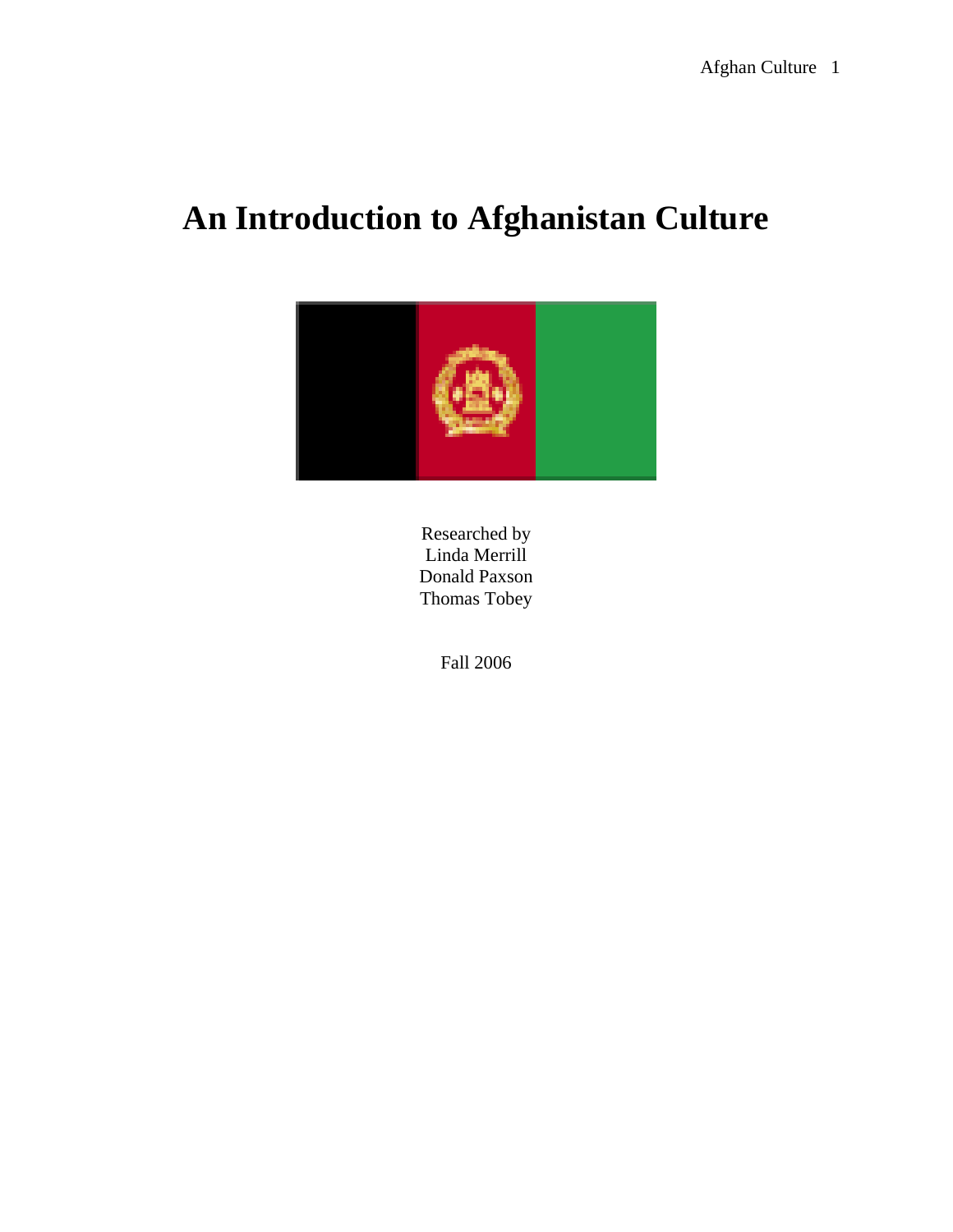## **Brief History**

- Afghanistan's crossroads position in Central Asia has subjected it to constant invasion and conquest throughout its long recorded history. The history of Afghanistan is a history of war and conflict even up to present day.
- The Arabs introduced Islam in the 7th century and the Turks briefly made Afghanistan the center of Islamic power and civilization at the beginning of the 11th century.
- In 1747, the Pashtun, the dominant ethnic group in Afghanistan, established their dynasty in the eastern and southern portions of the country. By the early 1900's, the Pashtuns had effective physical control over all of Afghanistan.
- Although many countries over the years have tried to take over Afghanistan, mainly Great Britain and Russia, none were ever successful. Because of this, Afghans pride themselves on their country's independent heritage.

#### **Afghanistan Demographics**

• Population of 28,513,677 (July 2004 est.). More than 3.5 million Afghans live outside the country, mainly in Pakistan and Iran, although over two and a half million have returned since the removal of the Taliban.

#### **American Afghanistan Demographics**

• Number of persons **Born** in Afghanistan and now living in the United States as reported by the 2000 census.

| 45195 | <b>United States</b> |
|-------|----------------------|
| 172   | Maine                |

• Number of people who report Afghanistan **Heritage** that are living in the United States as reported by the 2000 census.

| 52,107 | <b>United States</b> |
|--------|----------------------|
| 235    | Maine                |

#### **Afghan Holiday Celebrations:** As reported by, The Afghans Their History and Culture.

• The most festive holiday celebrated by Afghans, and Iranians, is *Nawroz*, the New Year celebration, which occurs on March 21, the vernal equinox. Literally meaning 'new day,' Nawroz is celebrated with picnics, similar to our cookouts. The festival has its roots in *Zoroastrianism*, a religion brought from Persia long before the rise of Islam. During the celebrations, lavish meals are prepared. Two dishes, *samanak* and *haft-mehwah* are specially cooked for the occasion. *Samanak* is a dessert made of wheat and sugar that can take two days to prepare. *Haft-mehwah* consists of seven fruits and nuts that symbolize the coming of spring.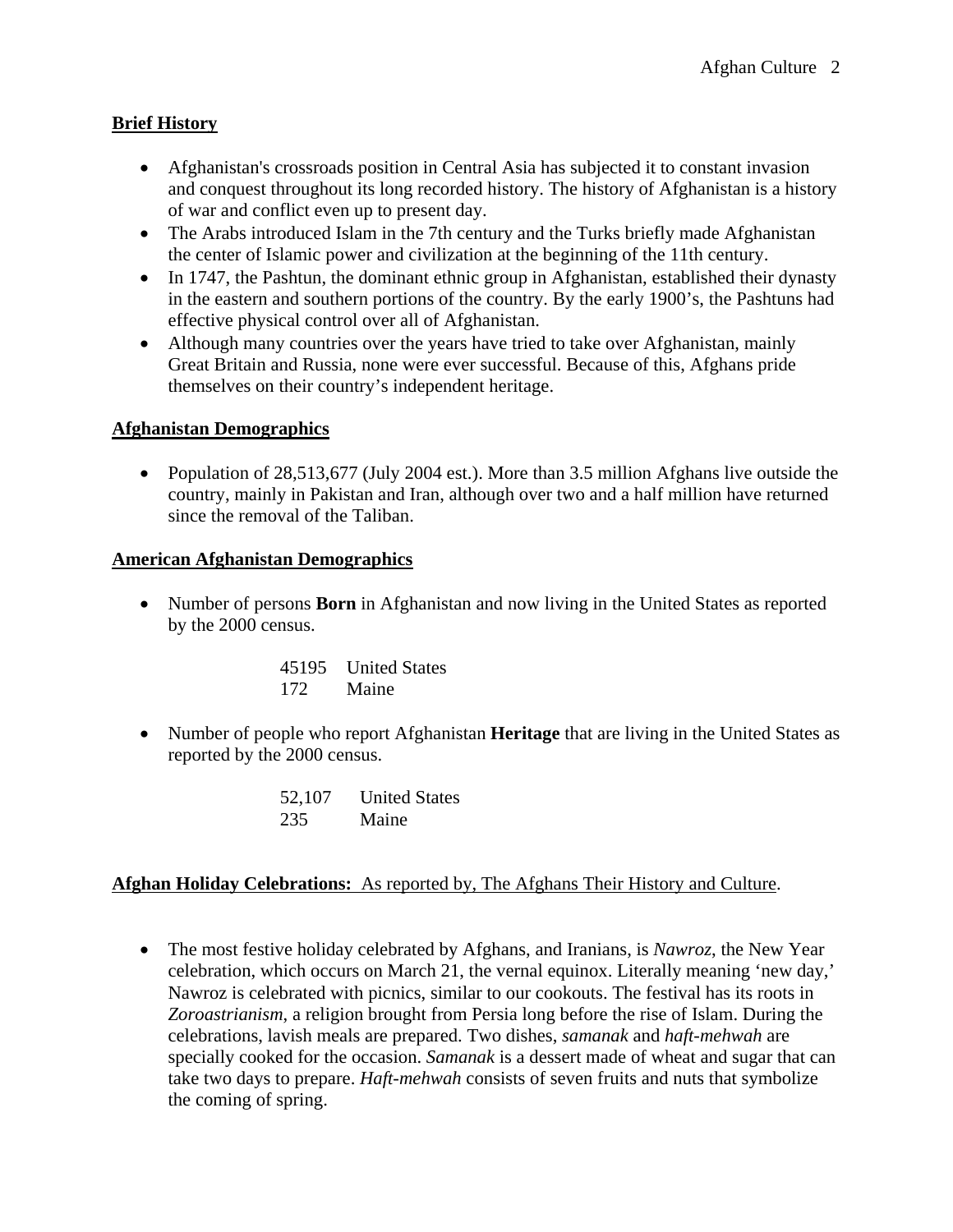- As Muslims, Afghans celebrate Muslim holidays. The two most important holidays are *'Eid al Fitr* and *'Eid-al-Qurban*. 'Eid al Fitr marks the end of *Ramadan*, the month of ritual fasting associated with the lunar calendar. These holidays occur eleven or twelve days earlier each year, according to the Arabic lunar calendar, which is eleven or twelve days shorter than our solar calendar. Muslim communities in the United States celebrate these holidays in various ways, and Afghan refugees have no trouble in managing satisfactory celebrations.
- **'***Eid-e-Qurban*, also known as *'Eid-al-Adha*, marks the preparation for *hajj*, which takes place during the 12<sup>th</sup> month of the Muslim calendar, between the  $7<sup>th</sup>$  and  $10<sup>th</sup>$  days. 'Eide-Qurban is celebrated on the  $10<sup>th</sup>$  day and centers on the ritual slaughter of a sheep or goat to commemorate Abraham's sacrificial slaying of a sheep instead of his son Isaac. The family uses one-third of the slaughtered animal; another third by relatives and the rest is given to the poor. Friends also exchange presents during this time.

#### **Afghanistan Holidays for 2006 include:**

| January-8  | Arafa                                    |
|------------|------------------------------------------|
| February-9 | Ashura (Martyrdom of Imam Hussain)       |
| March-21   | Nawroz (New Year's Day)                  |
| April-11   | Mouloud (Birth of the Prophet)           |
| April-28   | Formation of the Islamic State's Victory |
| $May-1$    | <b>Worker's Day</b>                      |
| $May-4$    | Remembrance Day for Martyrs & Disabled   |
| August-19  | <b>Independence Day</b>                  |
| August-30  | Children's Day                           |
| October-24 | Id al Fitr (End of Ramadan)              |

#### **Muslim Holidays for 2006 include:**

| January-11 | Id al Adha (Feast of the Sacrifice)                                                      |
|------------|------------------------------------------------------------------------------------------|
| February-9 | Ashoura                                                                                  |
| April-10   | Mawlid an-Nabi                                                                           |
| August-21  | Lailat - Ul - Isra' Wal Mi'raj (The Prophet's<br>Night Journey to Jerusalem & Ascension) |
| October-19 | Lailat - Ul - Qadr                                                                       |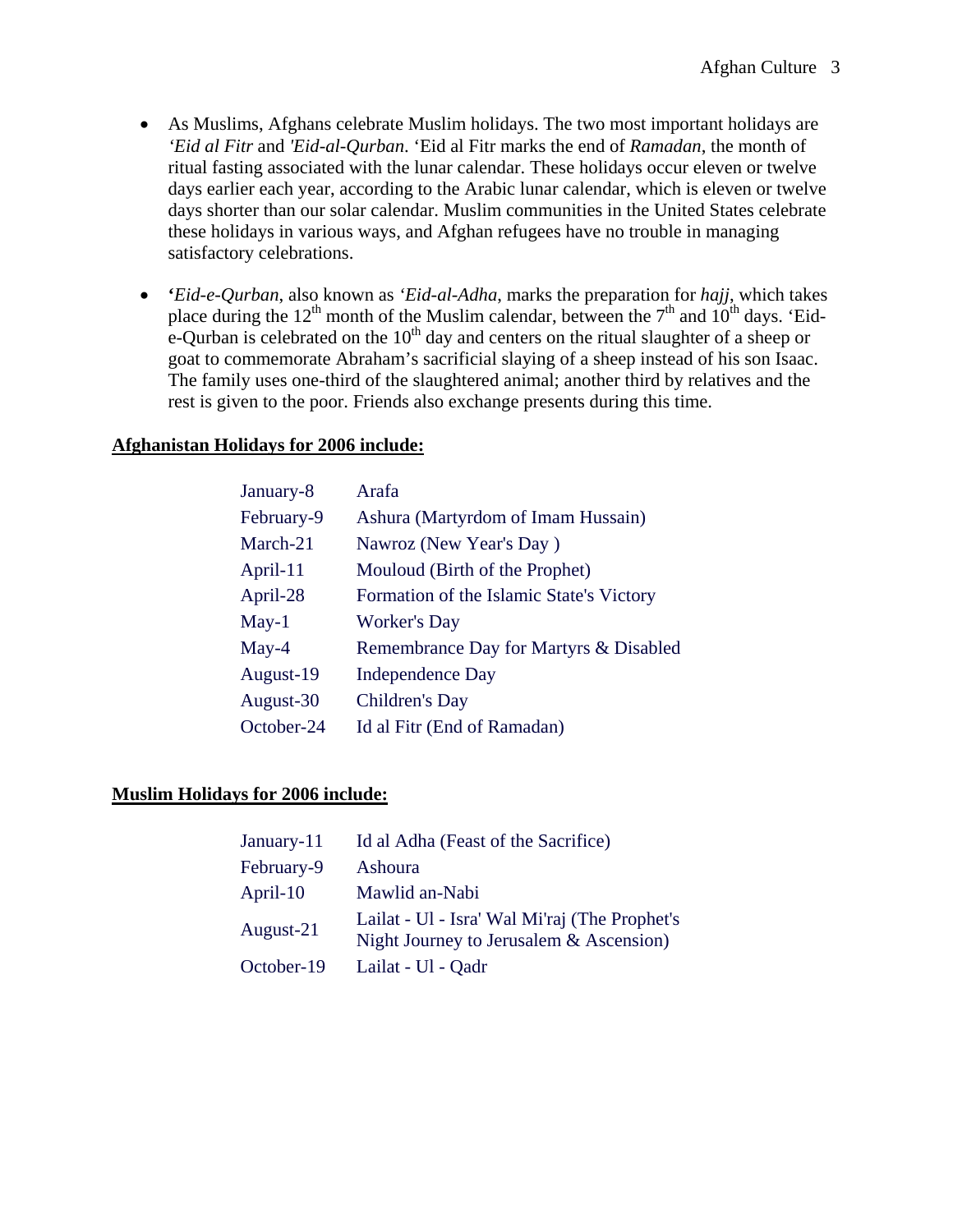## **Religion**

- The predominate religion in Afghanistan is Islam which 99% of the population follow.
- A follower of Islam is referred to as a Muslim.
- Friday is the Muslim holy day. Most shops and offices will be closed. Government offices and businesses may also close on Thursday, making the weekend Thursday and Friday.
- The Afghan Muslim population is divided into two denomination Sunni and Shia.

# **Sunni**

- Sunni Muslims are approximately 85% of the Afghan Muslim population.
- They represent a branch of Islam that came through the *khalifah*, which started with Abu Bakr, who was the first Muslim ruler after the Prophet Muhammad.
- The Sunni Muslim accepts Abu Bakr as a righteous and rightful *khaliph*.
- The Sunnis use the term *Imaam* synonymously with the term *khalifah*.
- A *khalifah* may be elected, or nominated by his predecessor, or selected by a committee, or may acquire power through military force. A *khalifah* need not be sinless. It is lawful for a person of inferior qualities to be made a *khalifah* while persons of superior qualities are present.

## **Shi'a**

- Shi'a makes up 14% of the Afghan Muslim population.
- Shi'a Muslims adhere to what they consider the teachings of the Prophet Muhammad and the religious guidance of his family whom they refer to as the Ahlul Bayt.
- Shi'as consider the first three ruling khaliphs of Islam a historic occurrence and not something attached to faith.
- Shi'a Muslims believe that the prophet had appointed his son-in-law Ali ibn Abi Talib as his successor.
- Only the Shiahs believe in the institution of Imaamah. Literally, "imaam" means a leader. In Shiah belief, an Imaam is the person appointed by God and introduced by the Prophet and then by each preceding Imaam by explicit designation to lead the Muslim community, interprets and protects the religion and the law, and guides the community in all affairs.

# **Mullahs**

- An important figure in Muslim life is the *mullah* (a male religious leader or teacher). Any man who can recite the Qur'an (Koran), the sacred scripture of Islam, from memory can be a *mullah*. In Afghanistan, however, the *mullah* may not understand either the words or the meaning because the book was written and is memorized in Arabic, which is not a local language.
- A *mullah* conducts the Friday sermon and prayers, marriages, and funerals.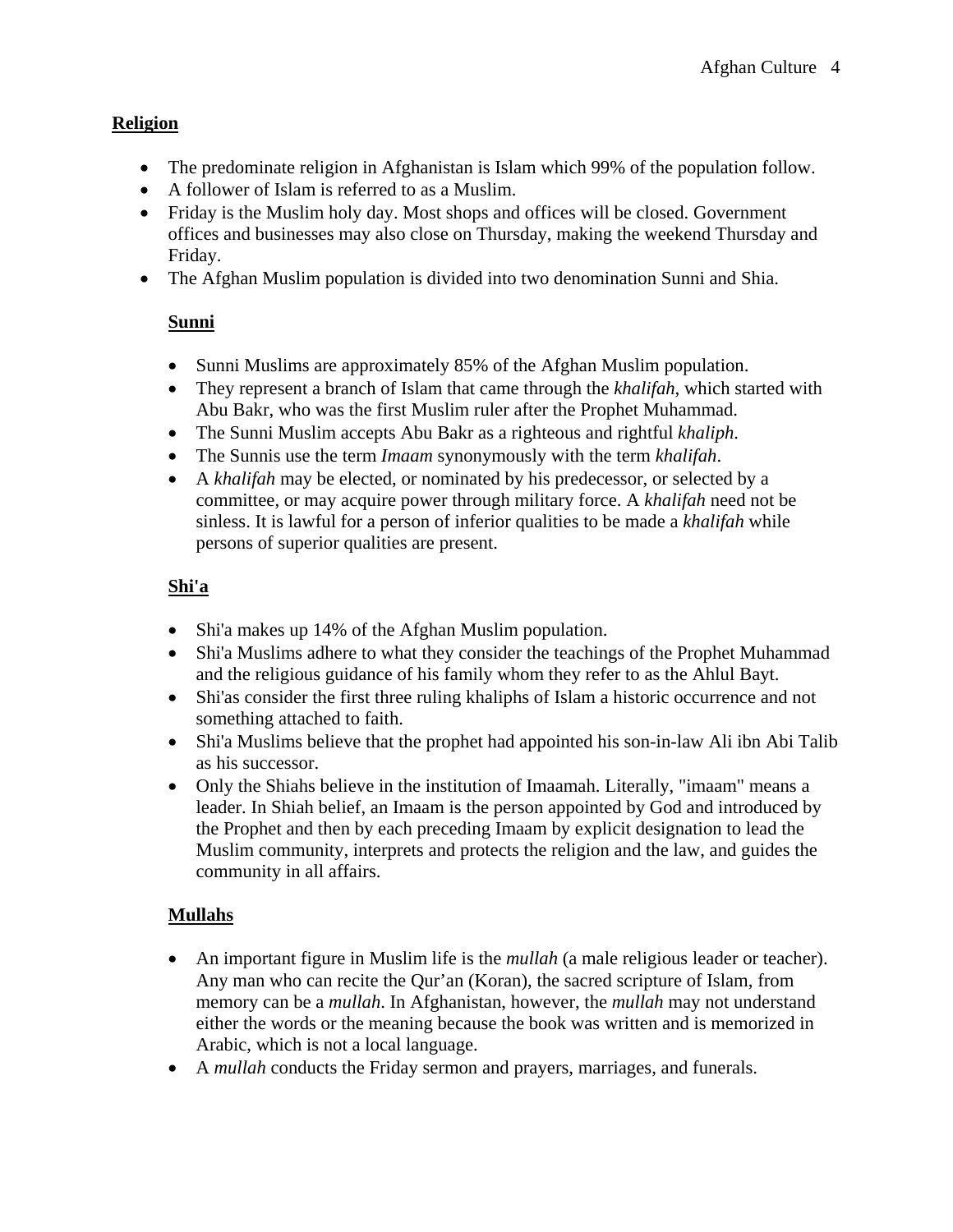• *Mullahs* arbitrate local disputes, based upon Islamic legal principles, and they are also called upon to provide advice and resolution of many other physical, social, and personal problems, including such things as medicines, local water disputes, or a family feud.

# **The Five Pillars of Islam**

- 1. *Shahadah*, to testify that there is none worthy of worship except God and I testify that Muhammad is the Messenger of God.
- 2. *Salat*, the requirement to pray five times a day at fixed times.
- 3. *Zakat*, alms-giving, is giving charity to the poor and needy by able Muslims, based on the wealth that one has accumulated.
- 4. *Sawm*, or fasting, is an obligatory act during the month of Ramadan.
- 5. The *Hajj* is a pilgrimage that occurs during the month of Dhu al-Hijjah to the city of Mecca. Every able-bodied Muslim who can afford to do so is obliged to make the pilgrimage to Mecca at least once in his or her lifetime.

## **Ramzan**

- The ninth month of the Islamic (lunar) calendar is the holy month of Ramadan or Ramzan in several countries. It is considered the most venerated, blessed and spiritually-beneficial month of the Islamic year.
- Prayers, fasting, charity, and self-accountability are especially stressed at this time.
- Muslims believe that the Qur'an was sent down to the earth during this month.
- *Suhoor* is a light meal or snack before dawn that children and the elderly may have.
- In addition to fasting, Muslims are encouraged to read the entire Qur'an which is called *Tarawih.*

## Islamic calendar

Islamic holy days fall on fixed dates of the lunar calendar, which means that they occur in different seasons in different years in the Gregorian calendar.

## **Afghan Ethnic Groups**

- Major Ethnic Divisions: **Pashtun** 52%, **Tajik** 25%, **Uzbek** 6%, **Hazara** 12%, Other 5%;
- Minor Ethnic Division: **Chahar Aimaqs**, **Turkmen, and Baloch**.
- Religious Affiliations: **Sunni Muslim 84%**, **Shi'a Muslim 15%**, other **(Hindu, Jewish, Christians) 1%.**

# • **Pashtun**

- The Pashtun are the dominant ethnic group in Afghanistan and account for over half of the population.
- They are divided into tribal and sub-tribal groups to which they remain loyal.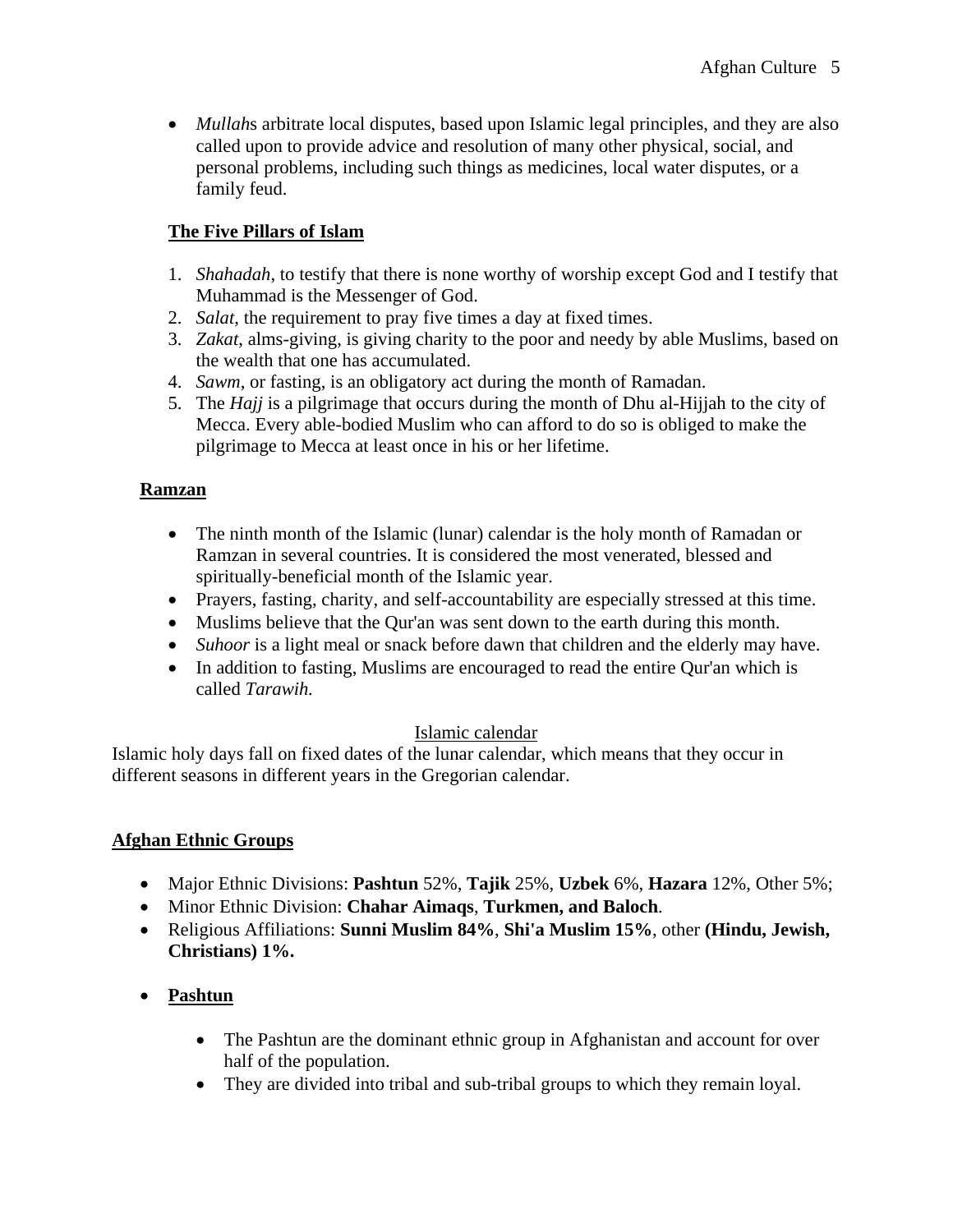- These tribal divisions have been the source of conflict among Pashtuns throughout their history.
- Pushtun cultural centers tend to be in the eastern and southern portions of the country.
- Most speak Pashtu and are mostly Sunni Muslims.

# • **Tajik**

- The Tijiks are considered Afghanistan's educated elite and tend to be wealthy.
- Although Tajiks hold significant political influence and power, they are not the dominant group in Afghanistan.
- Tajiks are mostly Sunni Muslims, speak Persian and live predominantly in the northeastern and western part of the country.
- **Uzbek** 
	- Descended from the Central Asian Turks who frequently invaded from the north.
	- Many Uzbeks fled into northern Afghanistan in the 1920s to escape the suppression when the Soviet government was trying to stamp out their customs and Moslem religion.
	- The most populace Turkish group in Afghanistan.
- **Hazara** 
	- Speak Farsi and are mostly Shi'i Muslims, yet there are also some Sunni Muslim Hazaras.
	- Hazaras are the most economically deprived group in Afghan culture and have much less status than other Afghan ethnic groups.
	- Forced by the controlling Pashtuns to live in the barren mountains of central Afghanistan.

# **Beliefs About Time Usage: Work**

- The type of work that people engage in is divided along ethnic and regional lines in Afghanistan.
	- **Pashtuns** are generally merchants, traders, farmers, and animal breeders.
	- **Tajiks** are town- dwelling traders, skilled artisans, farmers and herders. Many Tajiks are prosperous enough to be regarded as middle and upper class citizens.
	- **Uzbeks** are farmers and stockmen, breeding the karakul sheep and an excellent type of Turkman horse.
	- **Hazaras** occupy the lowest socioeconomic bracket in Afghanistan. They are generally very poor and practice subsistent farming and herding.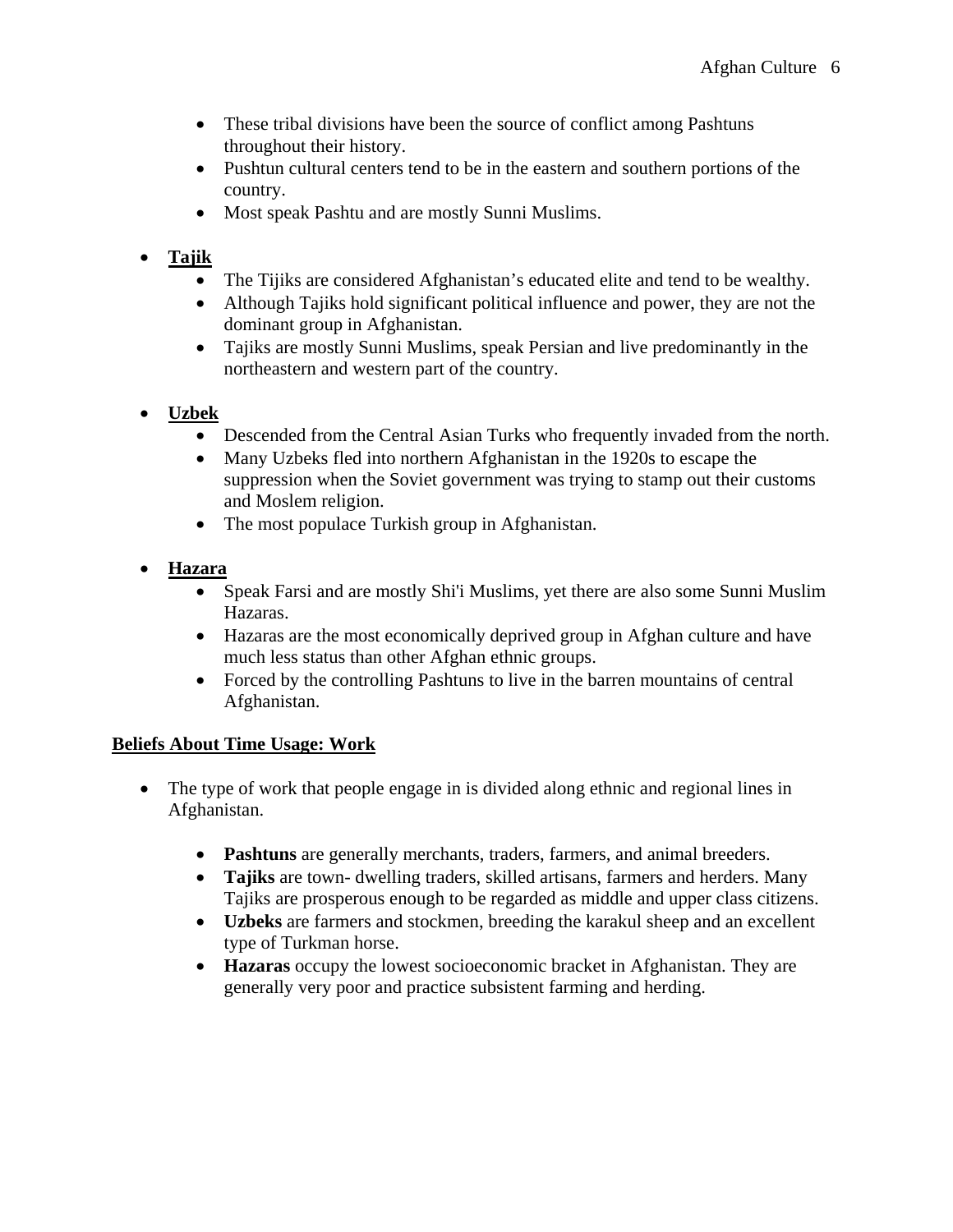## **The Family**

Afghanistan people have strong values, beliefs and rules surrounding the family and its member's behavior. Additionally families are highly dependant upon one another to meet many aspects of everyday life. Family roles are complex and they change depending upon ethnicity and region. The family remains the single most important institution in Afghan society. Characteristically, the Afghan family is endogamous (with parallel and cross-cousin marriages preferred), patriarchal (authority vested in male elders), patrilineal (inheritance through the male line), and patrilocal (girl moves to husband's place of residence on marriage). Polygyny (multiple wives) is permitted, but is no longer so widely practiced.

## **Traditional Family Roles**

- Afgan families have a high regard for age, as well as a reverence for motherhood.
- The extended family serves as a support system, economically and socially.
- Child socialization takes place within the family because of deficiencies in the education system.
- Extended family households may contain three to four generations including the male head of family and his wife, his brothers, several sons and their families, cousins with their families, as well as all unmarried and widowed female, and elderly grandparents. These multigenerational units practice close economic cooperation and come together on all life-crisis occasions. This permits cohesive in-group solidarity to be maintained.
- The senior woman is responsible for delegating domestic responsibilities. When families include plural wives, each wife has her own room, with her own belongings and furnishings; sometimes her own cooking space is provided. The courtyard provides space for joint household activities and entertainment.
- The women of the households work together to care for and discipline the children.
- The senior active male member, typically the grandfather, controls all expenditures.
- Adults work very hard but also do extensive visiting or entertaining during weekends and sometimes on weekday nights as well.
- Women are responsible for most of the domestic work of the house, cooking, cleaning, entertaining and socializing children.
- An Afghan's family is sacrosanct and a matter of great privacy. It is considered a breach of manners among liberal Afghans, and an act requiring revenge among conservatives, for a man to express interest of any sort in another man's female relatives. It is this cultural sense of privacy that probably was reinterpreted by the Taliban into an insistence that women be covered from head to foot when in public: A woman belongs to her family and should not be available, in any sense, to outsiders.
- In the rural areas, interrelated responsibilities between men and women establish a bond of partnership that builds mutual respect. Carpet making is an example. The men herd and shear the sheep, the women spin the wool, the men dye the wool, the women weave the carpet, and the men market the product.
- A woman, often an elderly member of the household, receives the household's supply of grain following the harvest. She must make sure that this supply of the family's basic food staple is apportioned correctly over the year until the next harvest comes in. Otherwise, the family must go into debt, or starve.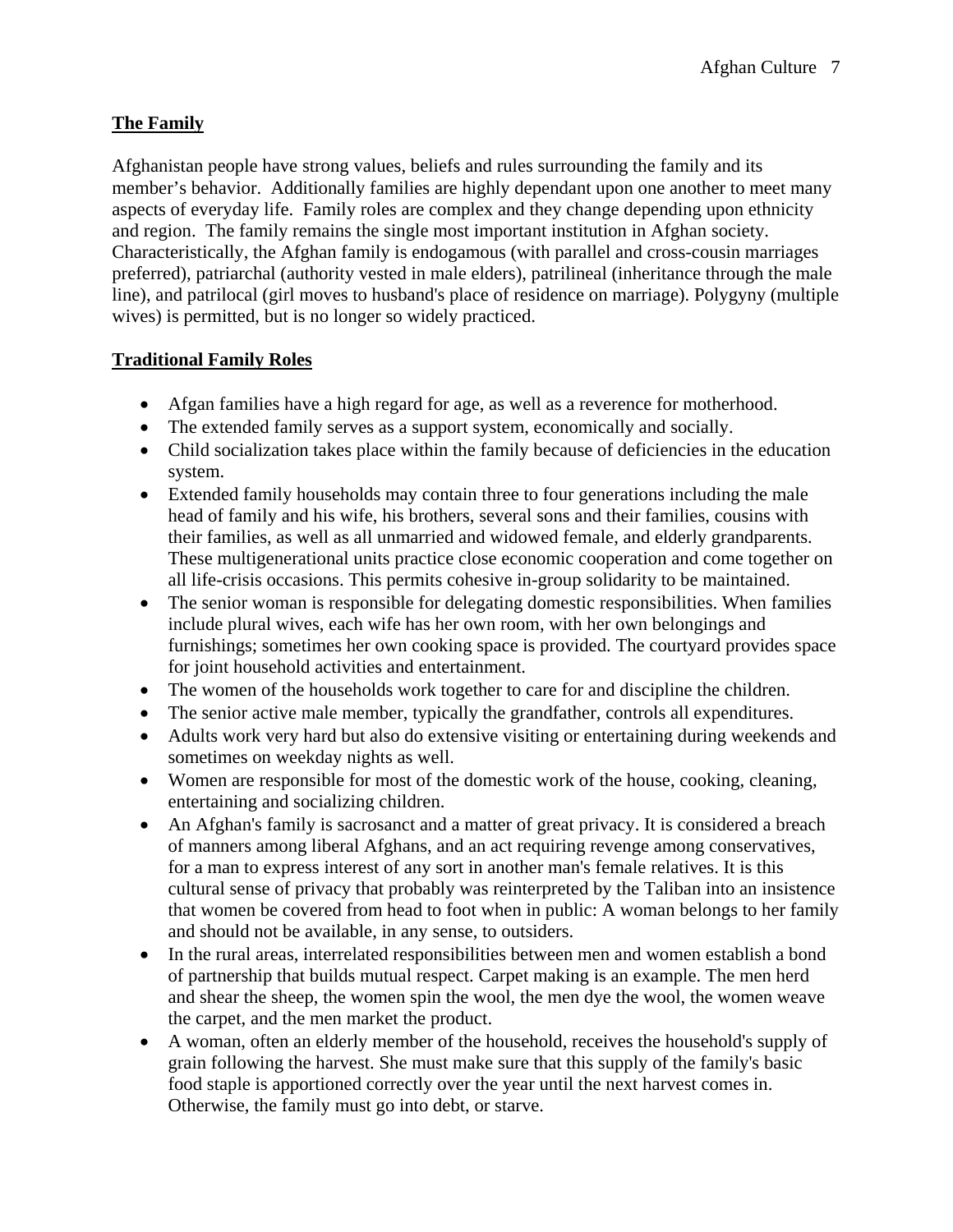- The male has the right to make decisions that control female behavior and it is done to preserve male prestige and family honor.
- Women's independence is not encouraged and the families' social standing may suffer if the women do not remain dependant and submissive to her husbands rules.
- Women derive a certain amount of advantage within family relationships from their ability to damage family prestige through subtle nonconformist behavior, such as simply failing to provide adequate hospitality, or a lack of honor within the home.
- The selection of mates is important to building a stronger family and it requires a multiplicity of considerations, including strengthening group solidarity, sustaining social order, confirming social status, enhancing wealth and power or economic and political standing, increasing control over resources, resolving disputes, and compensating for injury and death.
- Within this complicated web governing marriage negotiations, other factors must also be taken into account such as sectarian membership, ethnic group, family status, kin relationships, and economic benefits. The bride's skills, industriousness and temperament are also considered and, with all, the happiness and welfare of the girl is often not neglected.

## **The Afghan Family in the United States**

- In the United States, family life is still the core of Afghan culture and psychological wellbeing. Afghans mainly socialize with extended family members. This family focus can cause culture conflict in the United States. Extended family obligations, especially to parents and older siblings, often supersede other responsibilities, including allegiance to one's spouse, one's job, and certainly to one's own needs.
- In most Afghan American families, traditional role relationships have been disturbed. Although traditional Islamic cultures view the woman's proper place as in the home, many Afghan women must work outside the home to contribute to the family income.
- Afghan women have adapted to the United States better than have men, who have had difficulty finding a middle road between a traditional and an American lifestyle.
- Husbands whose wives earn salaries and have economic freedom suffer a loss of paternal leadership as the family's sole breadwinner.
- The traditional husband's power and role as head of the family is further damaged when children learn English more quickly than the parents do and become their parents' translators and spokespersons.
- Children learn independence and assertiveness in school settings, which contradict cultural family values.
- Families may worry that children will pick up immodest behavior from their non-Muslim classmates.
- Children are expected to work hard in school and to come home after school to do homework; strict parents do not allow their children to engage in after-school activities.
- In the United States, Afghans perceive school and social service agency intervention as undermining an intrusive upon parental authority, responsibility and control, even demeaning marriage, the purpose of which is to bear and raise children.
- Divorce is rare but it is becoming more common with acculturation.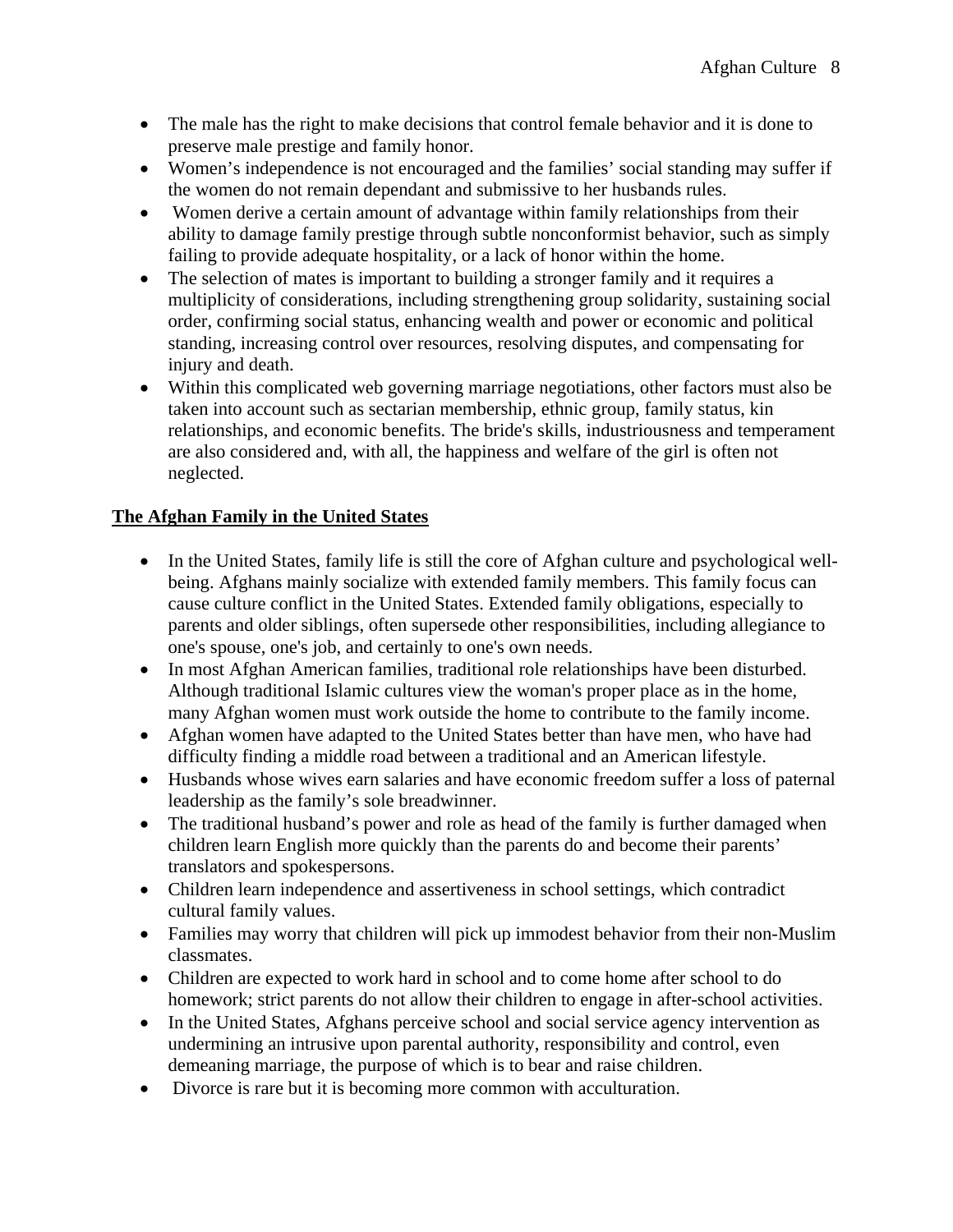## **Dress**

- The term *hijab* or veil is not used in the Qur'an to refer to an article of clothing for women or men, rather it refers to a spatial curtain that divides or provides privacy.
- Afghan women typically wear a two-piece outfit consisting of loose trousers worn under a tunic or a kurta with a high neck and long sleeves.
- Many women complete the outfit with a long scarf that covers the head when modesty is required, but is at other times gracefully draped across the shoulders, called the hijab*.*
- Some women wear a *chador*, a garment that completely covers the head, shoulders, and face except for the eyes.
- Girls under the age of twelve do not wear chadors nor do women wear them when they are at home among their own families.
- A burkha is an all-enveloping outer garment worn over the usual daily clothing and removed when the woman returns to the sanctuary of the household.
- In the United States, Afghans usually adopt Western clothing styles, although in the summer they might wear their native dress, as it is better adapted to hot weather than Western clothes are. Women are comfortable in slacks and tunic-like tops and sweaters.
- Afghan men also wear a long tunic over baggy trousers and often wear a vest over the tunic.
- Turbans, traditionally white but now of any color, are wound around the locally favored type of turban caps. Pashtuns and others who imitate them leave a couple of feet of turban cloth hanging down.
- The *pakul* is a soft, round-topped Afghan men's hat, typically of wool. The hat is worn by Pashtun. The purpose of the hat is to help a Sunni man pray, the forehead touches the ground, and the round bit provides a cushion.
- Karakul is a hat made from the wool of Karakul sheep. Prominent Muslim men in Central Asia wear it.

# **Food**

- Afghan food centers on rice dishes called pilaus.
- Qabile pilau, typically pieces of lamb are covered with a pilau that includes strips of carrots and currants
- Aushak, scallion-filled dumplings with meat sauce and yogurt, sprinkled with mint.
- Boiled curd is often eaten for breakfast.
- In rural Afghanistan, regular midday meals are not eaten, but people carry around nuts and dried fruit for energy throughout the day.
- The usual beverage is tea, which constitutes one of Afghanistan's major imports.

# **Dining Etiquette**

- Always remove your shoes at the door if visiting a home.
- If eating at someone's home, you will be seated on the floor, usually on cushions called toshak.
- Wait to be shown where to sit.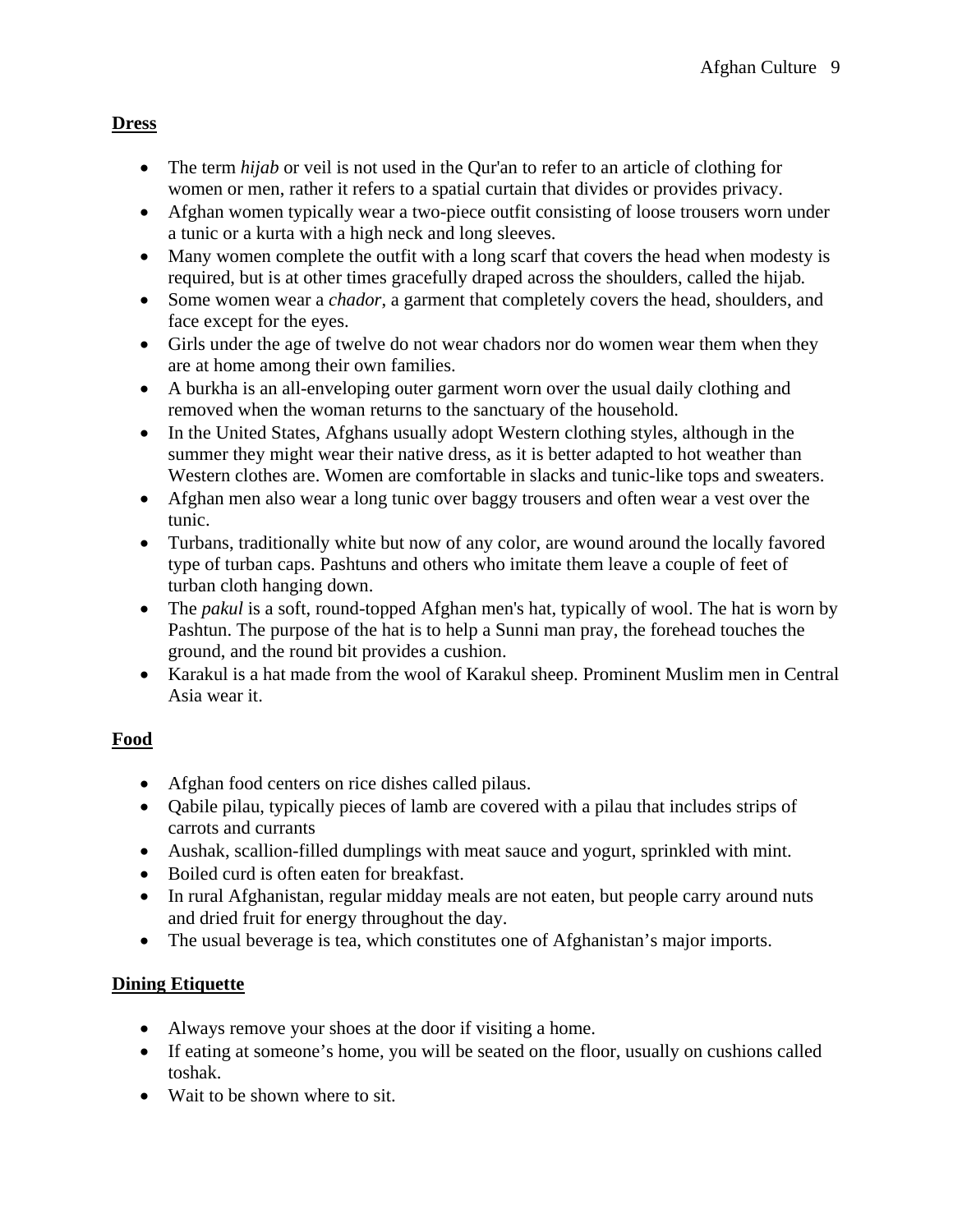- If you can, sit cross-legged. Otherwise, sit as comfortably as you can. Do not sit with legs outstretched and your feet facing people.
- Because hands are used in, eating there is a hand washing ceremony before meals and for this a special bowl and jug called a *haftawa-wa-lagan* is used. A young boy or girl member of the family brings this to the guest, and pours the water over his hands for him, the bowl being used to catch the water.
- Food is generally served communally and everyone will share from the same dish.
- Do not eat with the left hand.
- Always pass and receive things using your right hand too.
- Food is eaten with the hands. It will be a case of watch and learn. Food is usually scooped up into a ball at the tip of the fingers, and then eaten.
- Leave food on your plate otherwise it will keep being filled up again.

## **Beliefs About Time Usage: Play & Leisure**

## **Leisure**

- Afghan culture is rich in social customs. Afghans tend to be very social and ties among families and friends are very strong.
- Drinking tea together is a very common social custom. Often people meet at homes or shops to enjoy tea and socialize.
- Afghans are very generous people. Guests in even the poorest of Afghan homes are expected to eat and lodge with their hosts.
- For the families that can afford it, they build *"Ojras*" for guests. This is a separate guest home. Afghans believe in making their guest feel as comfortable as possible while visiting.

# **Play**

- Afghans are very fond of sports and games as they provide a refuge from the daily turmoil in Afghanistan.
- *Buzkashi*
	- Means "grab the goat".
	- It is an ancient game played in Afghanistan of which the Uzbeks are considered the champions.
	- It is played on horseback by teams of 10 men.
	- The point of the game is to pick-up, carry a dead calf carcass through the opposing team (armed with whips), and go a ½ mile to a "goal point" to score and back.
- *Pahlwani* 
	- This is a very popular sport and is much like an American style wrestling match.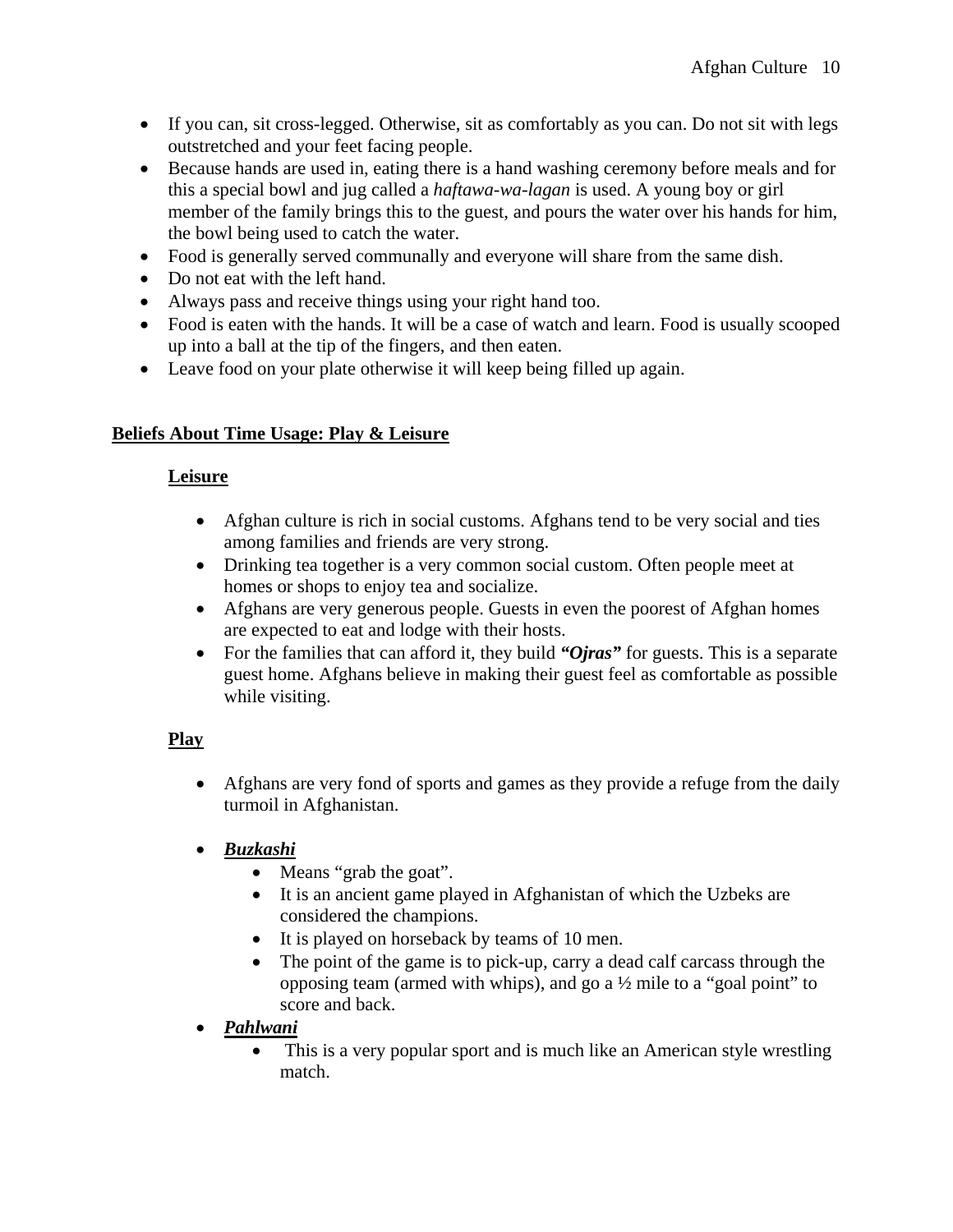- The goal of the game is to pin your opponent to the ground without touching his legs.
- *Gursai*
	- This game played amongst children and the players hold their left foot in their right hand and then hop around trying to knock each other to the ground.
- *Fighter-kites*
	- This is a very competitive pastime in Afghanistan and is a source of great pride for the winners.
	- Afghan men play the game.
	- The kites have elaborate designs and are made of tissue paper and bamboo.
	- The point of the competition is to cut down each other's kites and the last kite in the sky wins.

#### **Beliefs About Health and Illness: Folk Beliefs, Healing and Wellness**

• Afghans believe that good health is influenced and maintained through daily exercise, a balanced diet and sufficient rest. Additionally, Afghans believe that health and illness are manifested in 3 distinct ways:

#### **Religious Beliefs**

- Illness and healing are viewed as being gods will.
- Illness can be healed through reading the Koran.
- Relevant verses from the Koran are written down and carried around by the sick.
- Following the precepts of Islam that emphasize personal hygiene, prevent natural illness.

#### **Traditional Western Medicine**

- Health and illness are approached using traditional western medicine practices.
- Care is administered through university trained healthcare professionals.

#### **Traditional Afghan Medicine**

- This is a cultural based approach to health and illness in which traditional Afghan methods of treating illness are used.
- Composed of knowledge handed down through families over time.
- This form of care incorporates herbs, tea, and medicinal plants.
- In this model, a *"hakim"* administers care and is considered a traditional doctor.
- There is an Afghan belief that treatment of illness relates to temperature of food and beverage. For example, consuming food or drink that is cold would by contrast reduce a fever.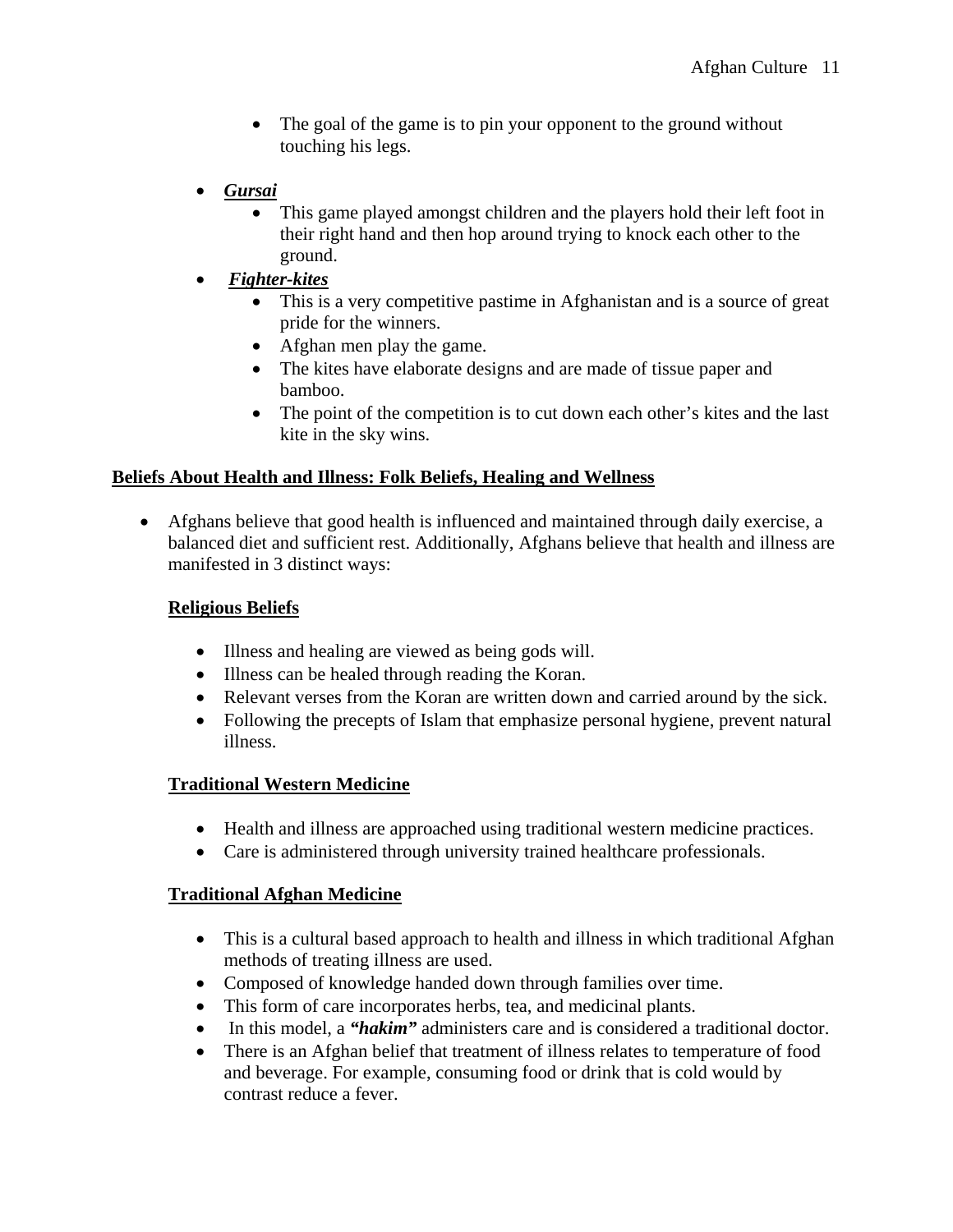#### **Important Concepts Related to the Care of Afghans**

#### **Common Forms of Physical and Mental Illnesses**

- Most common aliments seen in refuges to the U.S. from Afghanistan are caused by malnutrition and include diarrhea, acute respiratory infection, and measles.
- Of Afghan refugees, 41% had dental caries, 39% had dermatologic disorders, 36% had intestinal parasites, 23% had gastro-intestinal disorders, and 12% had joint and back pain.
- Afghan-Americans that have been in the U.S. longer tend to have high rates of heart disease and mental health related problems.
- There is a high incidence of posttraumatic stress syndrome in Afghan refuges due to witnessing the loss of family and homes in Afghanistan.

#### **Challenges to Consider for Healthcare Providers**

- Afghans see family matters as strictly private. People are generally reluctant to share personal and family issues with non-family members, including health care professionals, though women may discuss their problems with friends, including non-Afghans.
- Many Afghans are skeptical of the U.S. healthcare system and its technology.
- Afghans value a more humanistic approach to health care as well as hands-on evaluation and diagnosis by trained medical professionals.
- Paramount to providing care to Afghans is the understanding that they value modesty and respect. This means that health care professionals must ask for permission to engage in physical contact. Additionally, health care professionals should be open and forthcoming in all aspects of treatment.
- Practitioners should be aware of certain Islamic practices such as female circumcision
- Afghan refugees can suffer from cultural shock due to change in family roles, cultural isolation, and change in social status.
- All healthcare treatment should be conservative in nature to match the Afghan value for modesty.
- Gender issues that apply to the medical treatment of Afghans include being aware that certain female medical issues may call for treatment by female practitioners only.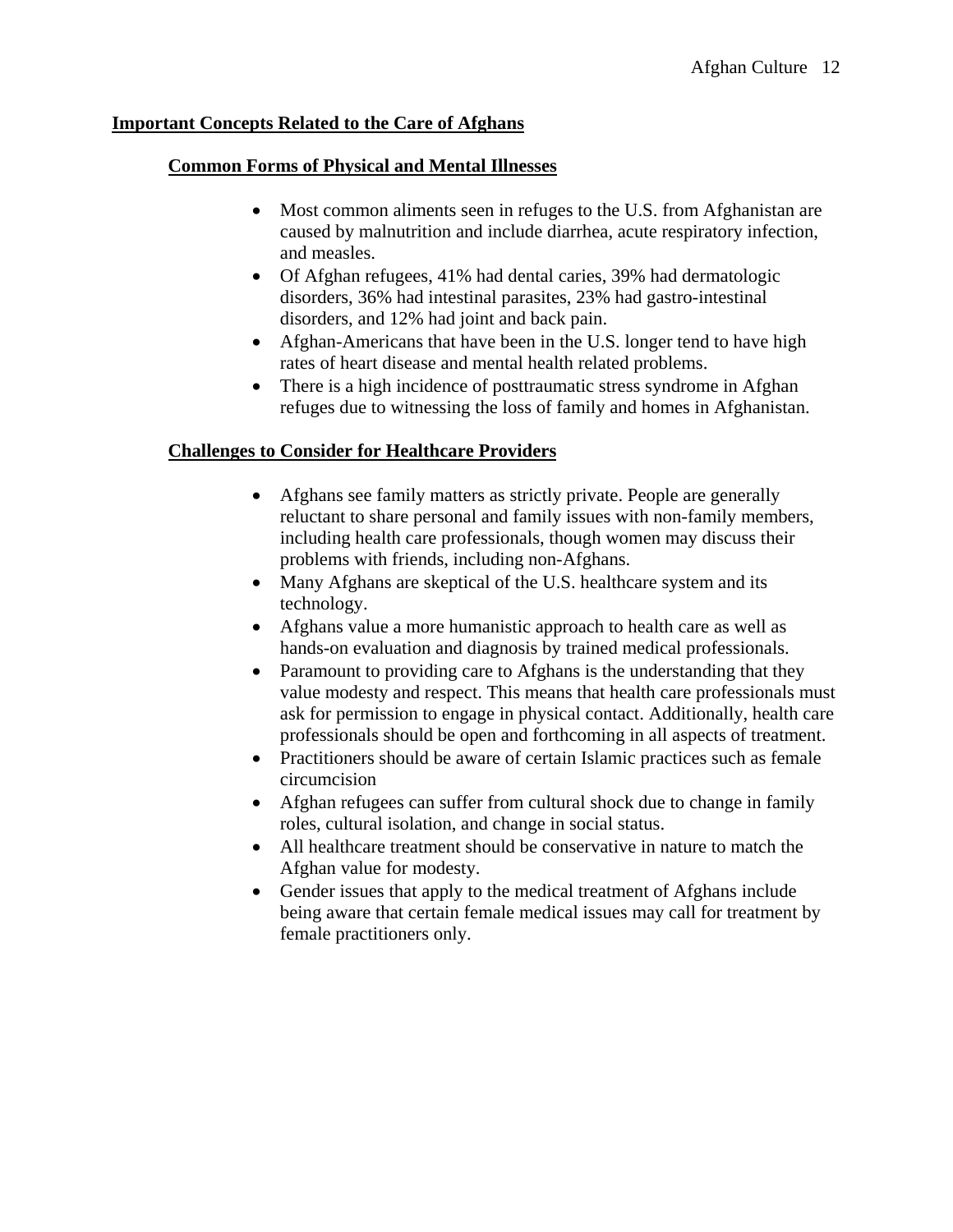## **Relevant Afghan Cultural Etiquette for Healthcare Professionals**

- In greeting, women should wait for Afghan men to offer their hand before shaking.
- Titles are preferred to the use of first names.
- When entering an Afghan client's home, one should always remove their shoes and be careful not to walk on prayer mats.
- Before engaging an Afghan in the purpose of his or her medical visit, it is useful to initiate the visit with casual conversation. In doing so, male practitioners should not inquire about the welfare of a wife or daughter.
- Avoid use of left hand in conversational gesturing or shaking hands and do not point or use the "thumbs-up" symbol.
- Always respect an Afghan's space. Knock when entering their homes, as well as hospital or examination rooms.
- The term "Afghani" relates to money and is insulting when used to describe the Afghanistan's Ethnicity. Afghan is the correct term for describing ethnicity.